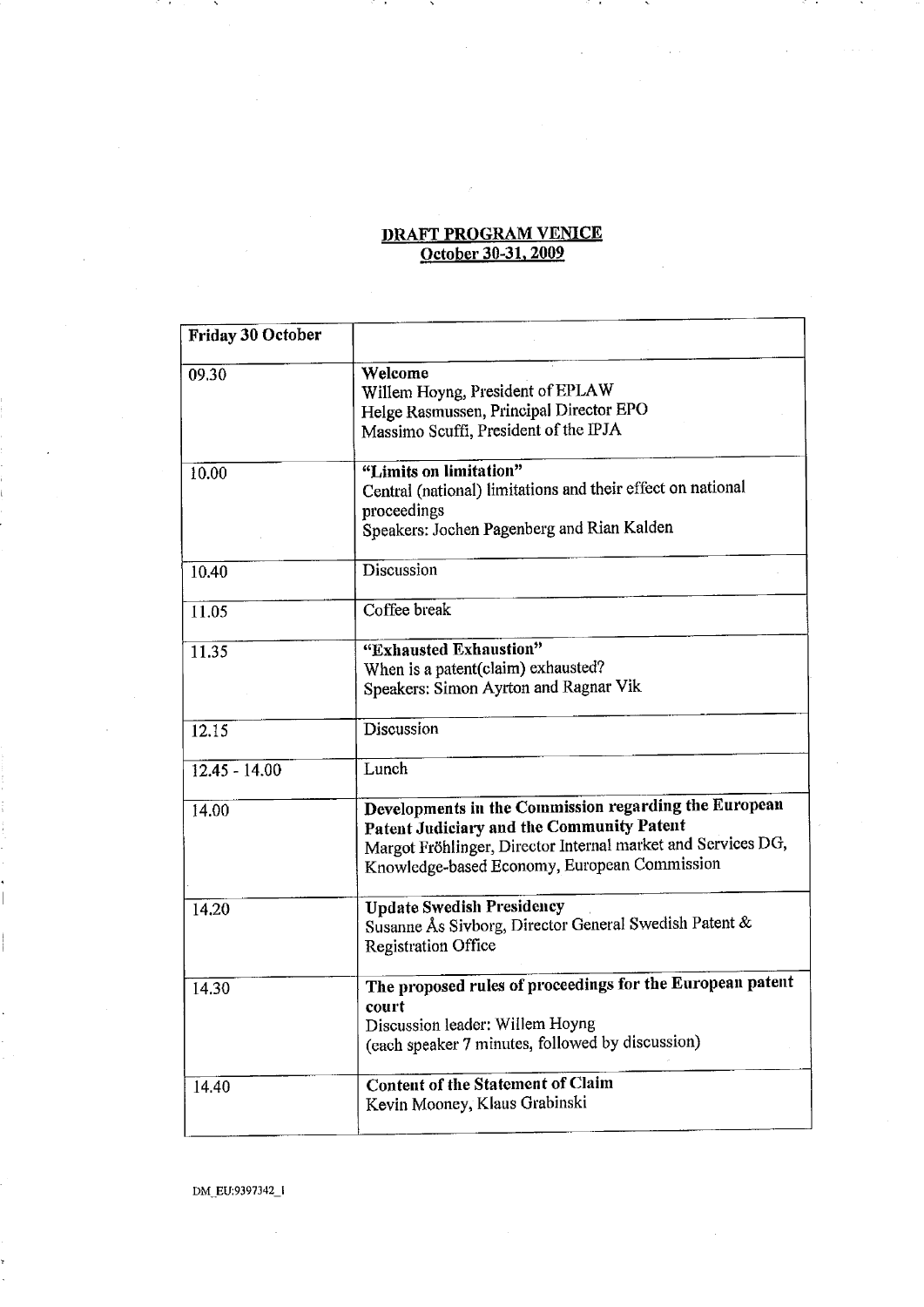| 14.50       | Jurisdiction, venue, language issues<br>Winfried Tilmann, Eurico Marques dos Reis |  |
|-------------|-----------------------------------------------------------------------------------|--|
| 15.10       | Evidence<br>Alice Pezard, Edward Nodder                                           |  |
| 15.30-15.50 | Coffee break                                                                      |  |
| 15.50       | The hearing<br>Robert van Peursem, Robin Jacob                                    |  |
| 16.10       | <b>Juge Rapporteur</b><br>Peter Meier Beck, Richard Arnold                        |  |
| 16.35       | Interim injunction<br>Pierre Veron, Gabriella Muscolo                             |  |
| 17.00       | End                                                                               |  |
|             |                                                                                   |  |